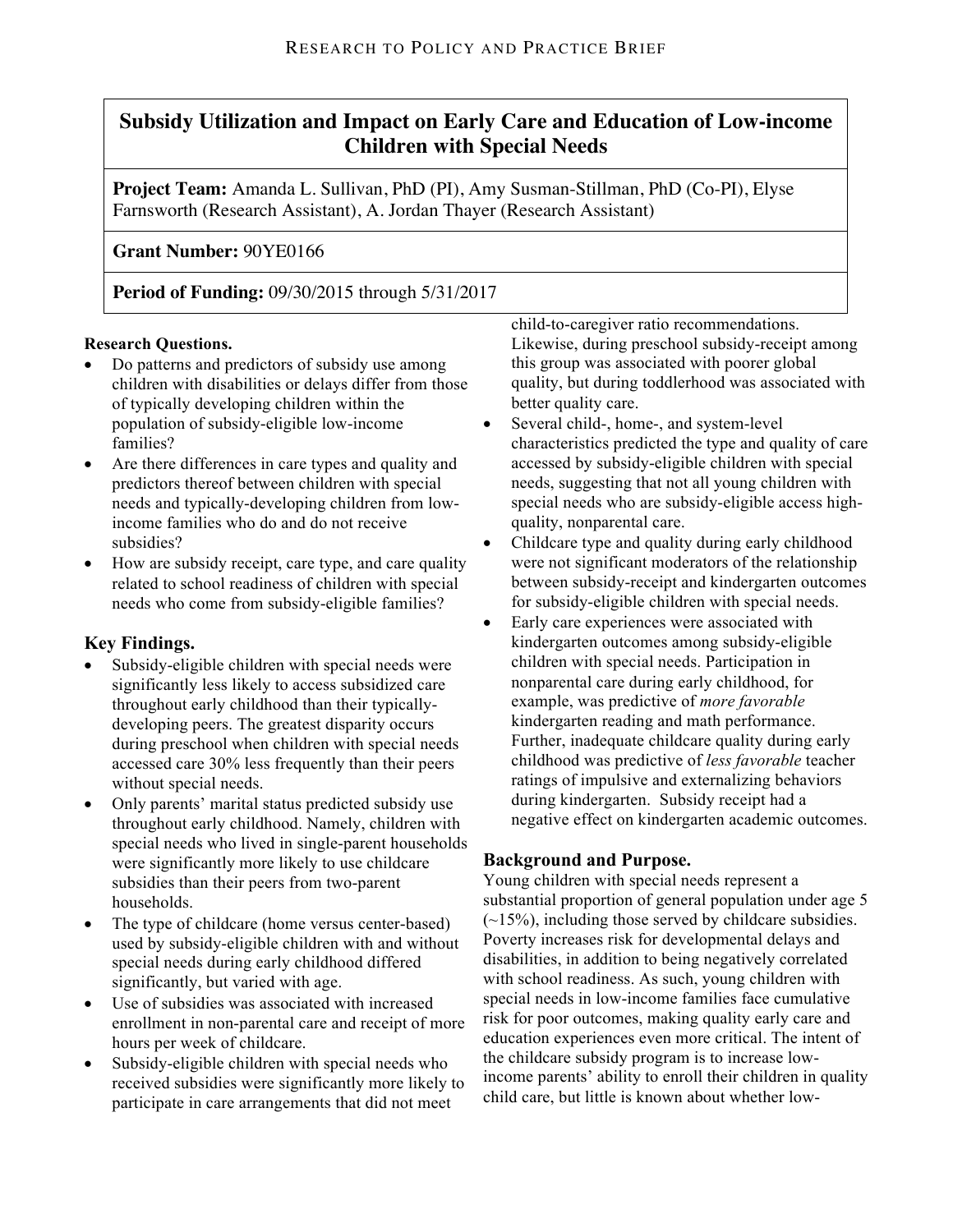income families with children with special needs are using and benefitting from the program.

The principal objective of this project was to describe the nature and impact of childcare subsidy use by lowincome families eligible for subsidies who have children with special needs. Further, a goal was to understand how childcare experiences influence kindergarten outcomes among subsidy-eligible children with special needs as well as how the early care experiences of low-income children with and without special needs differ.

### **Method.**

This project featured secondary data analysis of the Early Childhood Longitudinal Study – Birth Cohort (ECLS-B). The ECLS-B included a nationallyrepresentative sample of approximately 10,700 children born in the United States in 2001 and who attended kindergarten in 2006 or 2007. When ECLS-B sampling weights are used in analyses, nationally-representative estimates are produced.

#### *Data*

ECLS-B data were collected using a complex, stratified sampling design. Data were collected across five waves throughout early childhood. Low frequency groups (twins, low birth weight, Asian, Native American) were over-sampled in order to allow for subgroup analyses. Data were collected at birth, nine-months, two-years, four-years, and kindergarten by trained field investigators. Multiple informants and methods were used to collect data that would inform how early experiences influenced participants' health, education, and developmental outcomes. Informants included the child's primary caregiver, usually the mother, early care providers, fathers when possible, kindergarten teachers, and the participants. Data was collected via structured interviews, observations, surveys, birth certificate records, and direct child assessment.

### *Measures*

In this project, data from birth certificate records, 9 months, two-years, four-years, and kindergarten were used. Measures included data that were collected via record review, parent interview, childcare provider interview, and direct child assessment. Key measures included:

Subsidy-eligibility: Significant variation exists among state subsidy eligibility criteria. To

account for the variation, include a majority of families that meet state criteria, and allow for changes in income/eligibility throughout early childhood, subsidy-eligibility was defined as households that were at 130% of the federal poverty level or below at 9-months, 2-years, and/or 4-years per parent report.

- Subsidy-receipt: Parent interview data were used to determine which participants used childcare subsidies. At 9-months, 2-years, and 4-years, those families that indicated social services paid for some or all of their childcare were considered subsidy-recipients.
- Special needs status: We operationalized special needs in three ways using parent report and direct child assessment data. Children who were identified for early intervention/special education services, diagnosed with a disabling condition (e.g., Down syndrome), or demonstrated cognitive, social-emotional, or motor delays at least 1.5 standard deviations below the mean on standardized measures were considered to have special needs.
- Childcare type: Parent interview data from the nine-month, two-year, four-year waves of data collection were used to define childcare type. Parents indicated the type of care arrangement their child participated in most frequently (i.e., parental care, home-based nonparental care, or center-based nonparental care).
- Childcare quality: Childcare quality was measured using both structural and process features. These included global quality ratings utilizing the rating systems based on direct observations conducted by trained field investigators; child-to-caregiver ratio per teacher report; caregiver interaction scale data from a direct assessment; and number of hours in care per week per parent report.
- School readiness: School readiness was measured at kindergarten entry and included both cognitive and non-cognitive measures. Direct child assessment of early reading, math, and communication skills were used to measure cognitive readiness, while kindergarten teacher ratings of impulsivity, externalizing behavior, and social skills were indicators of noncognitive readiness.
- Ecological covariates: Several child- and homelevel characteristics were controlled for across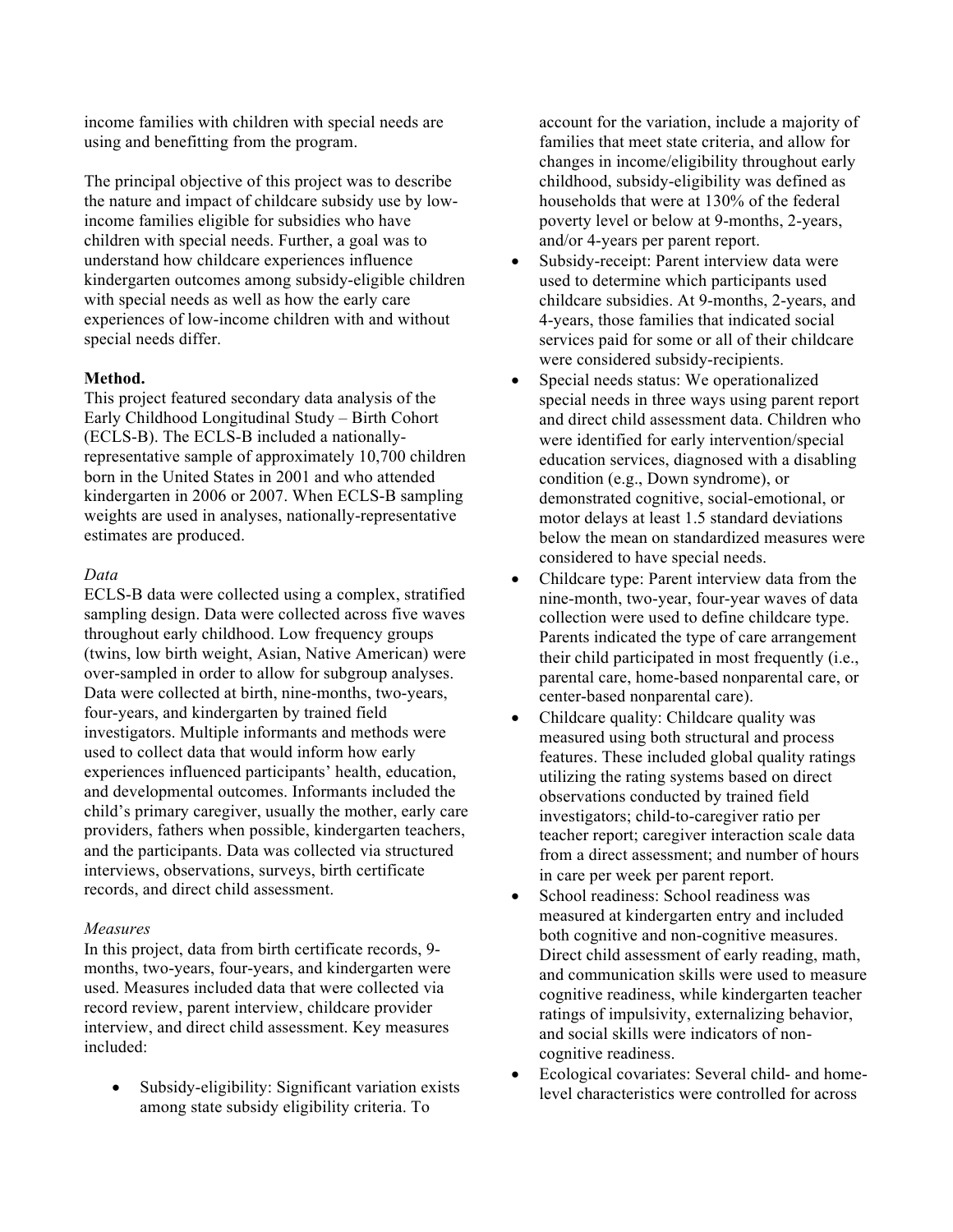the analyses. These included child sex (boy or girl), child race/ethnicity (White, Black, Other), mother's age, mother's education level (high school or below, some college or degree), mother's employment status (working full time, working part time, not currently working), parental marital status (married or currently not married), home language (English or other), receipt of other public assistance (health care subsidies or food subsidies), number of siblings living in the home (none, one or more), urbanicity (urban/suburban or rural), and census region (Northeast, Midwest, South, West).

#### *Analytic Sample*

The unweighted base analytic sample include 4,050 subsidy-eligible children at 9-months, 3,000 subsidyeligible children at 2-years, and 2,400 subsidy-eligible children at 4-years of age. Smaller subsamples of participants were used for some analyses (e.g., quality data were only available during toddlerhood and preschool for participants in certain settings).

#### *Analytic Approach*

Three sets of analyses were conducted, corresponding with the research questions. The first and second sets of analyses provide nationally-representative descriptive estimates of subsidy receipt, care type, and care quality for eligible children with and without special needs followed by multivariate logistic regression to identify the relations of child and family characteristics to subsidy receipt. We tested for significant differences in the proportion of children with and without disabilities who participated in different care types and care quality ratings for those children who received childcare subsidies. The final set of analyses produced estimates of the effects of subsidies on the cognitive and noncognitive school readiness outcomes. Because subsidies cannot be allocated randomly, estimation of causal effects are difficult to obtain. To approximate randomization, we used propensity score matching, based on an extensive set of child, family, and functional covariates to identify a comparable set of counterfactual cases who did not receive subsidies to use as a mock control group. We used logistic regression to estimate propensity weights based on a set of selection variables. We then used weighted leastsquares regression to regress each readiness variable on subsidy status. To test for moderation by type and quality of care, we estimated additional models that

incorporate type and quality, followed by models including interaction terms for subsidy by type and subsidy by quality to see if the interaction effects were significant in predicting readiness. Type and quality were examined separately. Each model was replicated for children without disabilities to determine whether effects were different for the two groups.

### **Results.**

#### *Patterns of Childcare Subsidy Use*

Throughout early childhood, children with special needs from subsidy-eligible families were significantly less likely to utilize childcare subsidies than their subsidy-eligible peers without special needs. Notably, the difference was greatest during preschool.

| Percentage of Subsidy-eligible Children Using |               |         |
|-----------------------------------------------|---------------|---------|
| Childcare Subsidies                           |               |         |
| Age                                           | Special Needs | Typical |
| 9-months                                      | 81            | 85      |
| 2-years                                       | 116           | 11 8    |
| <b>vears</b>                                  |               | 98      |

While these differential rates of subsidy-use may appear small, they were statistically significant and are practically significant, with hundreds of subsidy-eligible children with special needs failing to access childcare subsidies.

#### *Predictors of Childcare Subsidy Use*

The only consistent predictor of childcare subsidy use throughout early childhood was parental marital status. Compared to children who parents were married, children living in single-parent households were significantly more likely to utilize childcare subsidies at each age.

At nine-months of age, compared to White children, children who are Black and Asian/Pacific Islander were more likely to use childcare subsidies. Children with older mothers were more likely to access subsidies than younger mothers.

At age two, compared to children with no siblings, children who had either one or three or more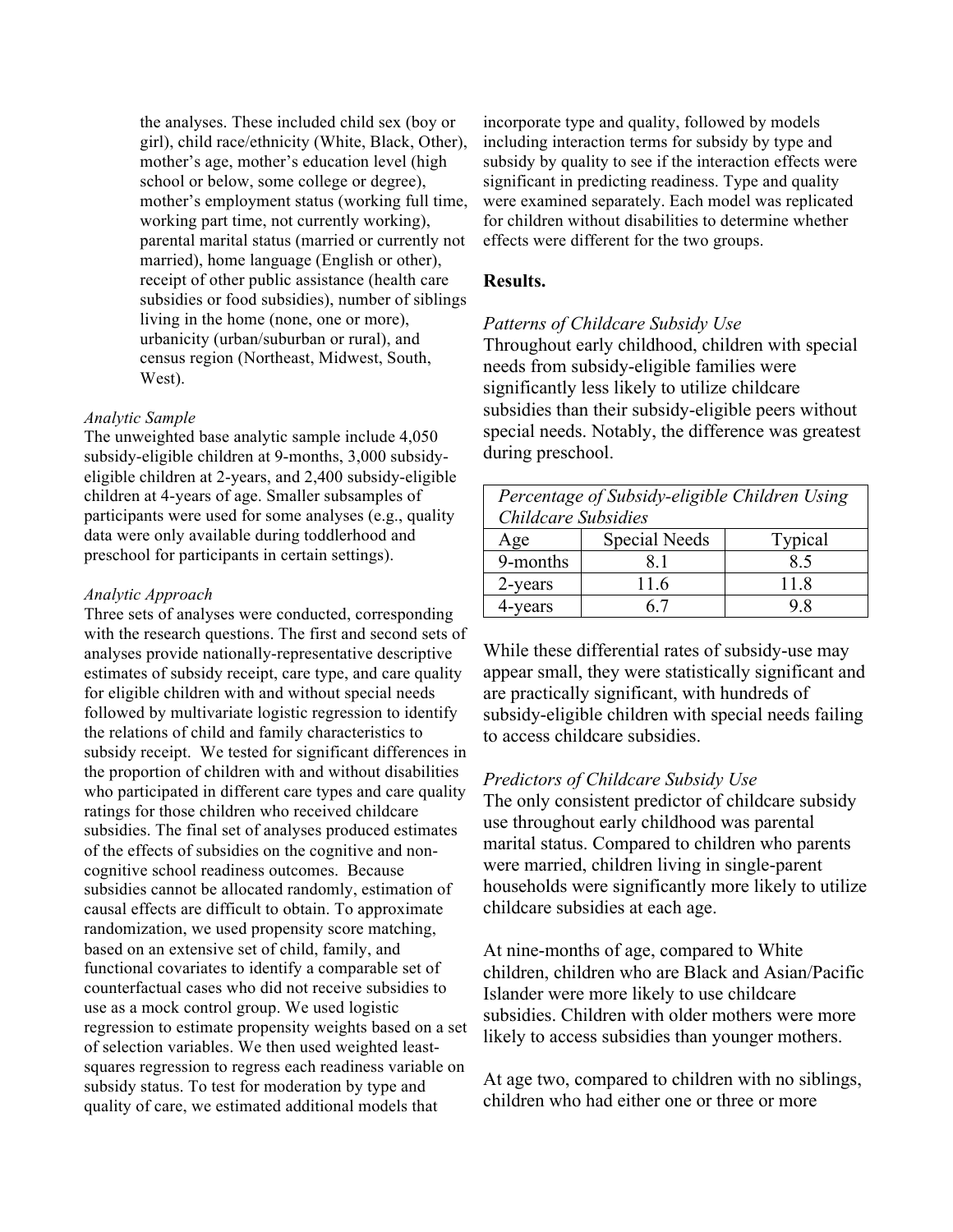siblings at home were significantly less likely to use childcare subsidies. In addition, children whose mothers were not currently working and who had no post-secondary education were significantly less likely to utilize childcare subsidies.

At age four, children whose mothers were not currently working were significantly less likely to use childcare subsidies than those with mothers working full-time.

## *Care Type among Subsidy Recipients with and without Special Needs*

There were significant differences in the type of care used by children with and without special needs who received childcare subsidies. During infancy, children with special needs who received childcare subsidies were significantly less likely to use home-based care and significantly more likely to use center-based care than their peers without special needs who used childcare subsidies.

This pattern reversed during toddlerhood and preschool. At two-years and four-years, children with special needs who received childcare subsidies were significantly more likely to participate in home-based care and significantly less likely to participate in center-based care when compared to their peers without special needs who used childcare subsidies. Together, these results indicated that receipt of subsidies was not predictive of the type of care arrangement used by subsidy recipients; instead, other factors likely account for the significant differences in the types of care used by subsidy-recipient children with and without special needs.

# *Care Type and Quality among Subsidy-Eligible Young Children with Special Needs*

There were significant differences in the type and quality of care used throughout early childhood between young children with special needs who did and did not receive childcare subsidies. For instance, subsidy-recipients with special needs were significantly more likely to participate in non-parental care at each age. Further, when

compared to their peers who did not receive childcare subsidies, young children with special needs who used childcare subsidies were more likely to attend at least 33 hours per week.

Childcare quality data were available for toddlers and preschoolers, and during these time periods there were significant differences in the global quality of care and child-to-caregiver ratio for children with special needs who did and did not use childcare subsidies. Young children with special needs who used subsidies were significantly more likely to attend care settings with adequate or better quality care at age two, but less likely than their non-subsidized peers to attend adequate or better quality care at age four. Receiving childcare subsidies was also linked to a greater likelihood of attending a care arrangement that did not meet quality standards for child-tocaregiver ratios for young children with special needs as compared to their non-subsidized peers with special needs.

# *Predictors of Care Type and Quality among Subsidy-Eligible Young Children with Special Needs*

Throughout early childhood, child- and familylevel sociodemographic characteristics were predictive of the type and quality of childcare used by subsidy-eligible children with special needs. Findings suggested that not all young children with special needs access high-quality, nonparental care.

Consistent predictors of childcare type for subsidyeligible children with special needs were mother's work status and the number of siblings in the home during infancy, toddlerhood, and preschool. Compared to children whose mothers were currently working full-time outside the home, children with special needs whose mothers were not working were significantly less likely to participate in nonparental care arrangements. Having a stay-at-home mother was predictive of significantly lower usage of home-based care and center-based care as compared to having a full-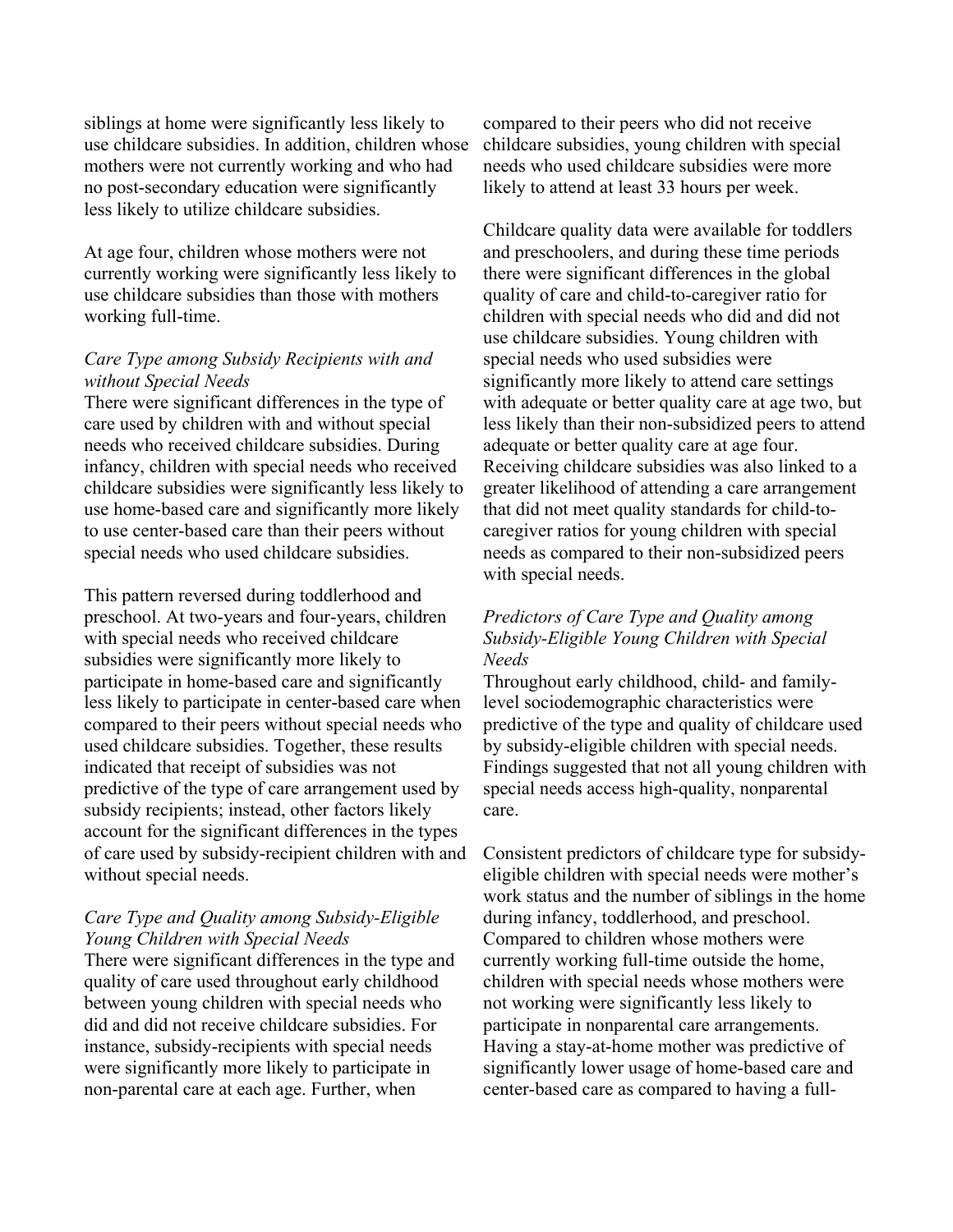time working mother. Similar findings were observed for children whose mothers worked parttime versus full-time.

The number of siblings living in the home during early childhood was predictive of access to varying care arrangements among subsidy-eligible children with special needs. At 9-months, subsidy-eligible children with special needs who had one or more siblings living at home were significantly more likely to participate in center-based care and significantly less like to participate in home-based care when compared to their peers with no siblings. During ages two and four, however, children with siblings at home were significantly less likely to participate in nonparental care arrangements.

In addition, at age nine-months, living in a singleparent household was predictive of receiving care in a home-based arrangement, while living in the South was predictive of access care in a centerbased arrangement. At age two, living in a singleparent household was predictive of attending home- or center-based care as compared to parental care. Furthermore, children with parents who did not participate in post-secondary education and who did not receive healthcare subsidies were significantly less likely to utilize center-based care arrangements.

The only consistent predictor of global care quality was mother's work status, but the influence of work status varied during these time periods. At age two, subsidy-eligible children with special needs whose mothers were not working were significantly more likely to use inadequate quality care as compared to their peers with full-time working mothers. This was not the case during preschool, when having a non-working mother was predictive of a lower likelihood of using inadequate quality care as compared to having a full-time working mother.

Also at age two, children of color who were not Black, females, and children from homes where a language other than English was spoken were also significantly less likely to be placed in inadequate care arrangements when compared to their white, male, or English-speaking peers. In contrast, having siblings at home and being a subsidy nonrecipient were predictive of a greater likelihood of attending inadequate quality childcare.

At age four, children whose mothers had not participated in post-secondary education were more likely to participate in inadequate quality care arrangements as were children whose families did not receive food subsidies.

# *Care Type and Quality as Moderators of Subsidy Receipt*

Childcare type and quality were not significant moderators of the relationship between subsidyreceipt and kindergarten outcomes.

Several main effects were significant predictors of kindergarten outcomes in the moderation analyses, however. For instance, subsidy-eligible children with special needs who attended nonparental care 16 or fewer hours per week were given significantly more favorable ratings of impulsivity and externalizing behavior in kindergarten than those who had attended 40 or more hours of childcare per week. Home-based and center-based childcare participation were also associated with better reading performance in kindergarten. Conversely, receipt of a childcare subsidy was associated with poorer kindergarten reading performance among subsidy-eligible children with special needs.

Childcare type consistently predicted kindergarten academic outcomes among subsidy-eligible children with and without special needs. Specifically, subsidy-eligible children with and without special needs who attended nonparental care arrangements were more likely to perform better on kindergarten reading and math measures. Center-based childcare was a significant predictor of better reading performance and math performance among subsidy-eligible children